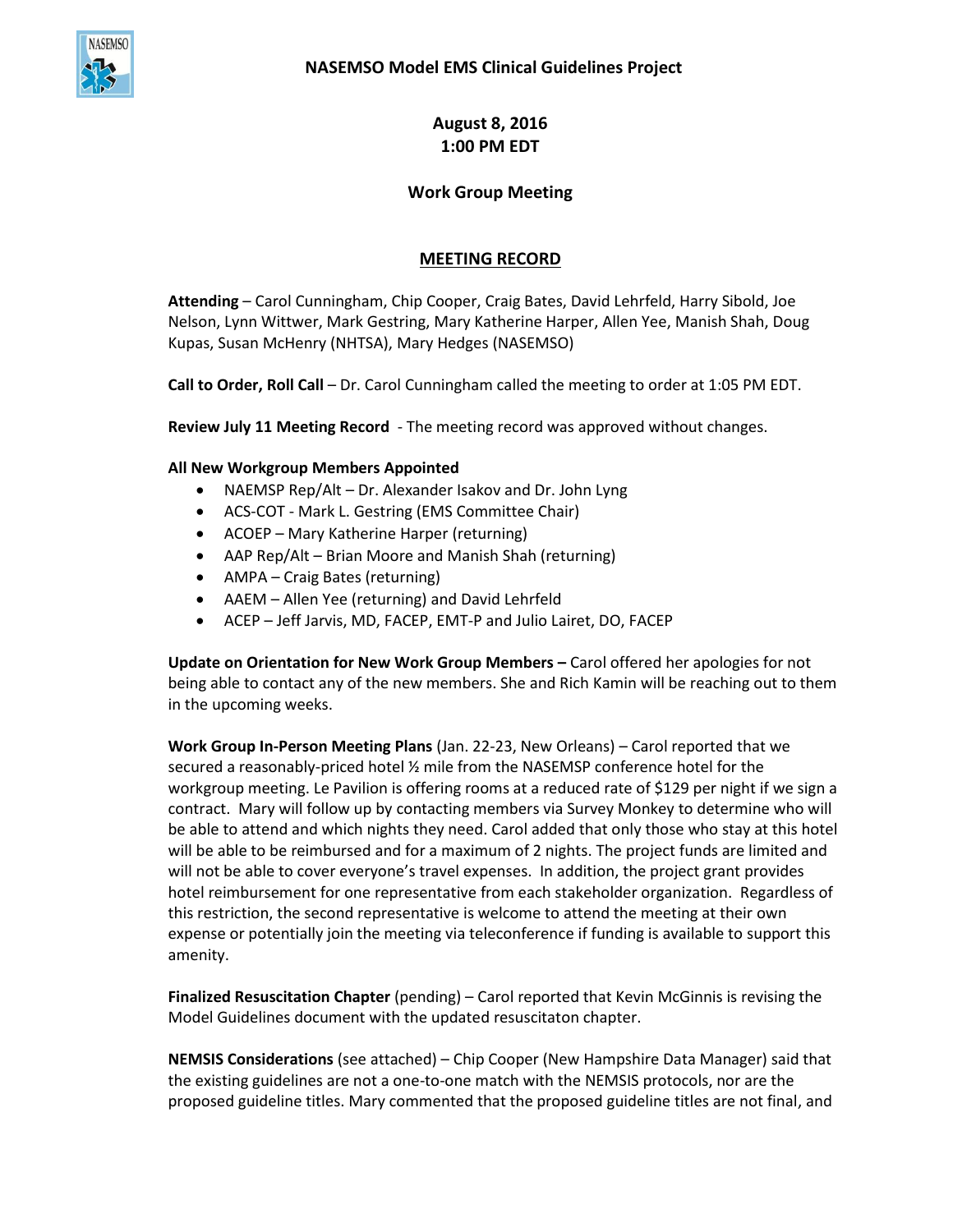

this will allow us to work on alignment with the NEMSIS protocols. Dave Lehrfeld commented that the spreadsheet Chip provided was helpful. Chip commented that NEMSIS will be revised in the coming year, so there is a mechanism with NEMSIS to better match these guidelines with NEMSIS.

**Review of Comments received** – Carol led the group through the comments received on the proposed guidelines.

*The first comments reviewed were submitted by Matthew Powers on behalf of the Emergency Nurses Association. He suggested adding the following:*

Stimulants/Poisoning/Overdose (Should Alcohol be included as a separate entity?) - Workgroup members felt this was not necessary. The emphasis should be on prehospital providers treating signs and symptoms, e.g., altered mental status, rather than diagnosing underlying cause. Providers should be encouraged to call Poison Control when necessary. During the review of this guideline, the workgroup will explore the suggestion that toxidromes, sedative/hypnotics, and anticholinergics are addressed.

Chlorine/chemical exposures that could occur in pools – Members felt this would be going into too much detail. The mantra should be treatment of the signs and symptoms exhibited by the patient..

Suicide, self-inflicted injury – This is not included under Behavioral Emergencies. There was a discussion about the variances among state laws on the management of suicidal, violent, and uncooperative patients. Due to this factor, the workgroup felt that, if this guideline is created, it should be very general. Members discussed chemical restraints and state laws regarding forcing transport of patients experiencing behavioral emergencies.

Sexual assault – The Abuse and Maltreatment chapter (p. 39) broadly includes sexual assault. There was discussion about including transport to specialty centers.

Genital pain as in testicular torsion – Particpants felt this was going beyond the role of prehospital EMS. Mark Gestring (ACS-COT) agreed and commented that we should not be encouraging diagnoses in the field. Carol also noted that the reduction of a testicular torsion is not included in the EMS education curriculum.

Suspected sepsis (Sepsis standing orders for the field have been initiated at some sites and the hospitals appreciate the early notification.) – Doug Kupas thinks this is addressed in the shock protocol and he will follow up. Much discussion was generated on this subject. Manish Shah said shock was one of the guidelines in the Pegasus Project and those references were included in the initial guidelines. Craig Bates suggested providing rationale why all aspects of sepsis are included in the document. It was the consensus of the workgroup that we should follow the available evidence, none of which at this time demonstrates improved patient outcomes from early notification and/or transport to a specialty care center.

Altered Mental Status and Shock might be sepsis-related, but a separate protocol which includes vital signs parameters and aggressive field fluid resuscitation may be helpful.